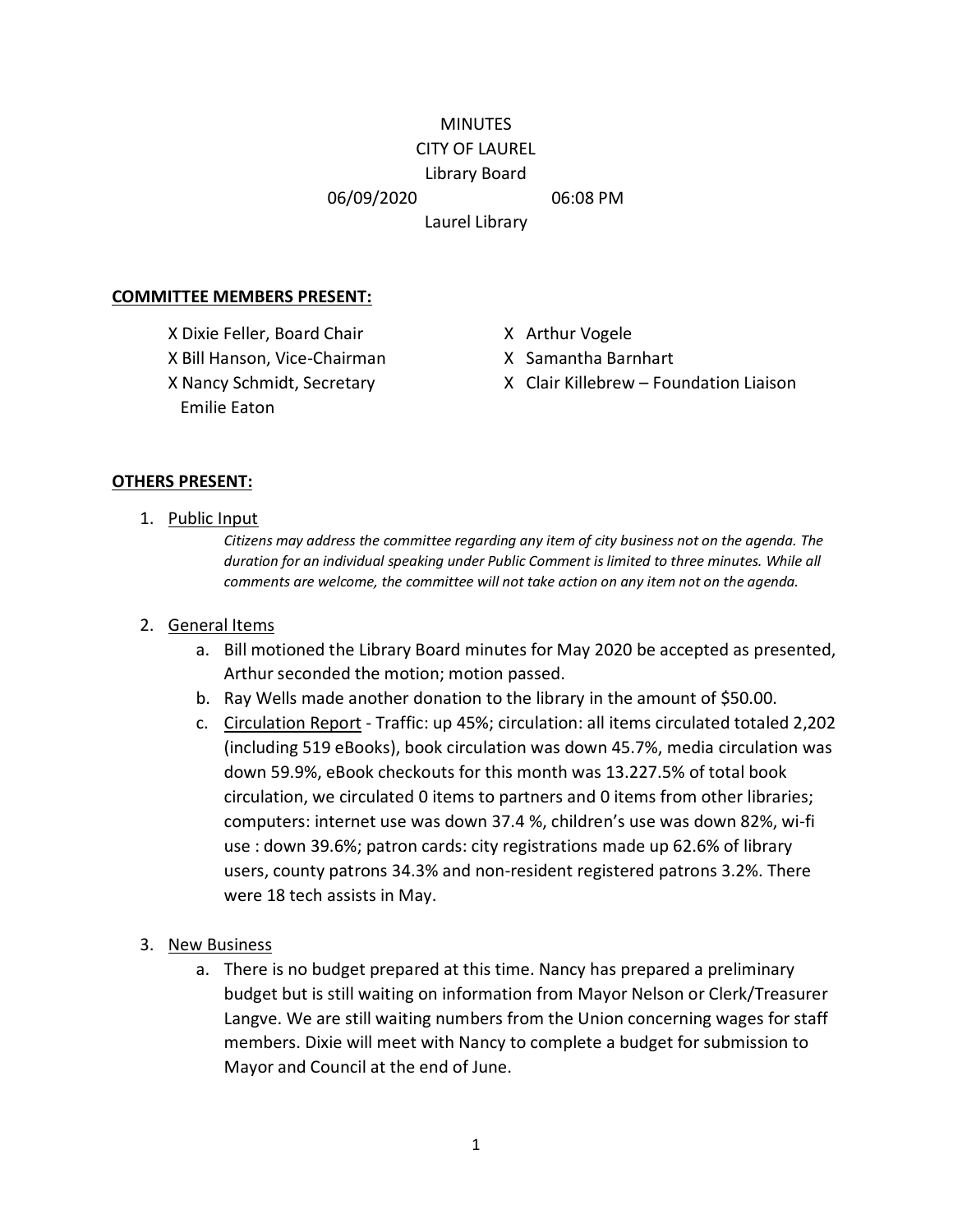- b. There have been over 2,100 lunches handed out at the library during the month of May. Lunches are available on Monday, Wednesday, and Friday of each week. When a resident picks up food on these days, they are given multiple meals each time (i.e. Monday they receive lunch for 2 days and breakfast for 2 days). This is eliminating the unnecessary interaction that would promote the spread of COVID-19 while still getting the food to those that need it the most.
- c. The Summer Reading Program is being held entirely online this year. Mike has spent a significant amount of time preparing the levels for readers. READSquared is the online platform being used for the summer reading program. This is available to us through the State Library. There are 10 levels that each participant can achieve and "Brag Tags" they can earn for the different levels. We already have 17 signed up during the first week. We are also making library card applications available online to patrons.

# 4. Old Business

- a. The State Library has voted to discontinue in-person meetings until December  $31<sup>st</sup>$  to allow for extra social distancing. All State meeting will be held online via Zoom. The Board members discussed what the library should be doing for its patrons. Should we extend our hours back to 7:30 pm or allow more people within the building, change the days that we open later or maybe earlier, continue to close at 6:00 pm until our July meeting then reevaluate then, do we let kids on computers to play games? After a lengthy discussion Arthur motioned that we keep our hours limited to 9 – 6 Monday through Thursday and 9-3 on Saturday until the July meeting. We will discuss the need to reopen more or decrease hours more at that time. Arthur also motioned that kids be allowed to use computers but to limit their time to 30 minutes maximum per day, Samantha seconded the motion. Both motions passed.
- b. Invoices were reviewed for May 2020. Since there were no questions about the amounts paid Arthur motioned that we accept the invoiced as presented for payment. Bill seconded the motion; motion passed.
- c. Library personnel have requested an outside table for staff use during breaks. They presented Clair Killebrew with a list of possible seating ideas that would fit in the area outside the employee door. Options were discussed to determine which item would best suit library personnel. Approval was given for purchase of a round picnic table for staff use. Funds will be provided by the Foundation. There are also funds available through the CARES Act that the library can apply for via the Foundation.

# 5. Other Items